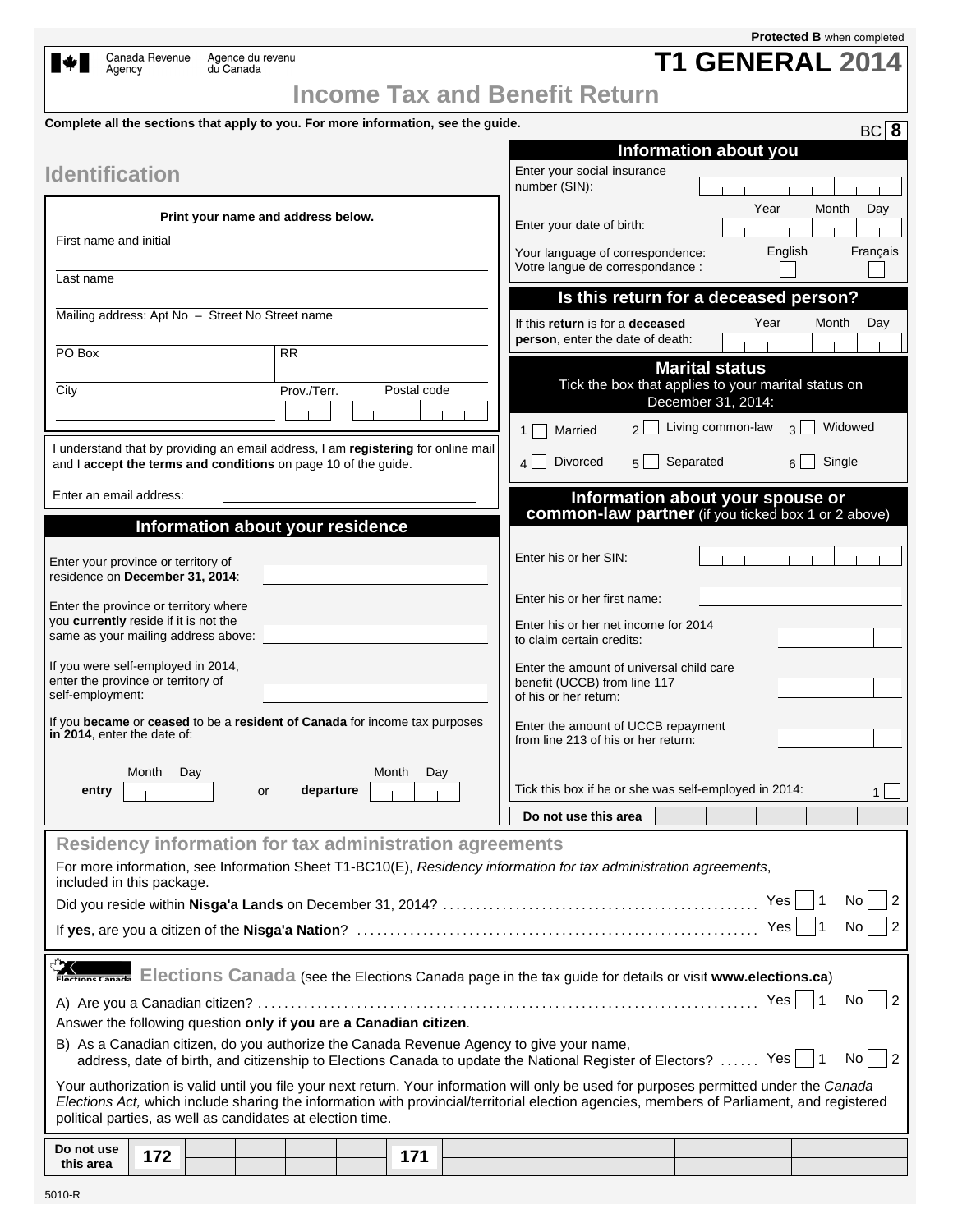## **The guide contains valuable information to help you complete your return. When you come to a line on the return that applies to you, go to the line number in the guide for more information.**

| Please answer the following question:                                                                                                                                           |
|---------------------------------------------------------------------------------------------------------------------------------------------------------------------------------|
| Did you own or hold foreign property at any time in 2014 with a total cost of more than<br>CAN\$100,000? See "Foreign income" in the guide for more information. 200 Yes 1 No 2 |
| If yes, complete Form T1135 and attach it to your return.                                                                                                                       |
| If you had dealings with a non-resident trust or corporation in 2014, see "Foreign income" in the quide.                                                                        |

## **As a resident of Canada, you have to report your income from all sources both inside and outside Canada.**

| <b>Total income</b>             |  |  |
|---------------------------------|--|--|
| Escalation and in a speak (less |  |  |

| Employment income (box 14 of all T4 slips)                                   |                                    | 101                |
|------------------------------------------------------------------------------|------------------------------------|--------------------|
| Commissions included on line 101 (box 42 of all T4 slips)                    | 102                                |                    |
| Wage loss replacement contributions                                          |                                    |                    |
| (see line 101 in the guide)                                                  | 103                                |                    |
| Other employment income                                                      |                                    | $104 +$            |
| Old age security pension (box 18 of the T4A(OAS) slip)                       |                                    | $113 +$            |
| CPP or QPP benefits (box 20 of the T4A(P) slip)                              |                                    | $114 +$            |
| Disability benefits included on line 114                                     |                                    |                    |
| (box 16 of the T4A(P) slip)                                                  | 152                                |                    |
| Other pensions and superannuation                                            |                                    | $115 +$            |
| Elected split-pension amount (attach Form T1032)                             |                                    | $116 +$            |
| Universal child care benefit (UCCB)                                          |                                    | $117 +$            |
| UCCB amount designated to a dependant                                        | 185                                |                    |
| Employment insurance and other benefits (box 14 of the T4E slip)             |                                    | $119 +$            |
| Taxable amount of dividends (eligible and other than eligible) from taxable  |                                    |                    |
| Canadian corporations (attach Schedule 4)                                    |                                    | $120 +$            |
| Taxable amount of dividends other than eligible dividends,                   |                                    |                    |
| included on line 120, from taxable Canadian corporations                     | 180                                |                    |
| Interest and other investment income (attach Schedule 4)                     |                                    | $121 +$            |
|                                                                              |                                    |                    |
| Net partnership income: limited or non-active partners only                  |                                    | $122 +$            |
| Registered disability savings plan income                                    |                                    | $125 +$            |
|                                                                              |                                    |                    |
| Rental income<br>Gross 160                                                   |                                    | Net 126 +          |
| Taxable capital gains (attach Schedule 3)                                    |                                    | $127 +$            |
|                                                                              |                                    |                    |
| Support payments received<br>Total 156<br>RRSP income (from all T4RSP slips) | Taxable amount 128 +               |                    |
| Specify:                                                                     |                                    | $129 +$<br>$130 +$ |
| Other income                                                                 |                                    |                    |
| Self-employment income<br><b>Business income</b><br>Gross 162                |                                    | Net $135 +$        |
| Professional income<br>Gross 164                                             |                                    | Net 137 +          |
| Commission income<br>Gross 166                                               |                                    | Net 139 +          |
| Farming income<br>Gross 168                                                  |                                    | Net $141 +$        |
| Gross 170<br>Fishing income                                                  |                                    | Net $143 +$        |
|                                                                              |                                    |                    |
| Workers' compensation benefits (box 10 of the T5007 slip)                    | 144                                |                    |
| Social assistance payments                                                   | $145 +$                            |                    |
|                                                                              |                                    |                    |
| Net federal supplements (box 21 of the T4A(OAS) slip)                        | $146 +$                            |                    |
|                                                                              |                                    |                    |
| Add lines 144, 145, and 146 (see line 250 in the guide).                     |                                    | $>147 +$           |
|                                                                              |                                    |                    |
| Add lines 101, 104 to 143, and 147.                                          | This is your total income. $150$ = |                    |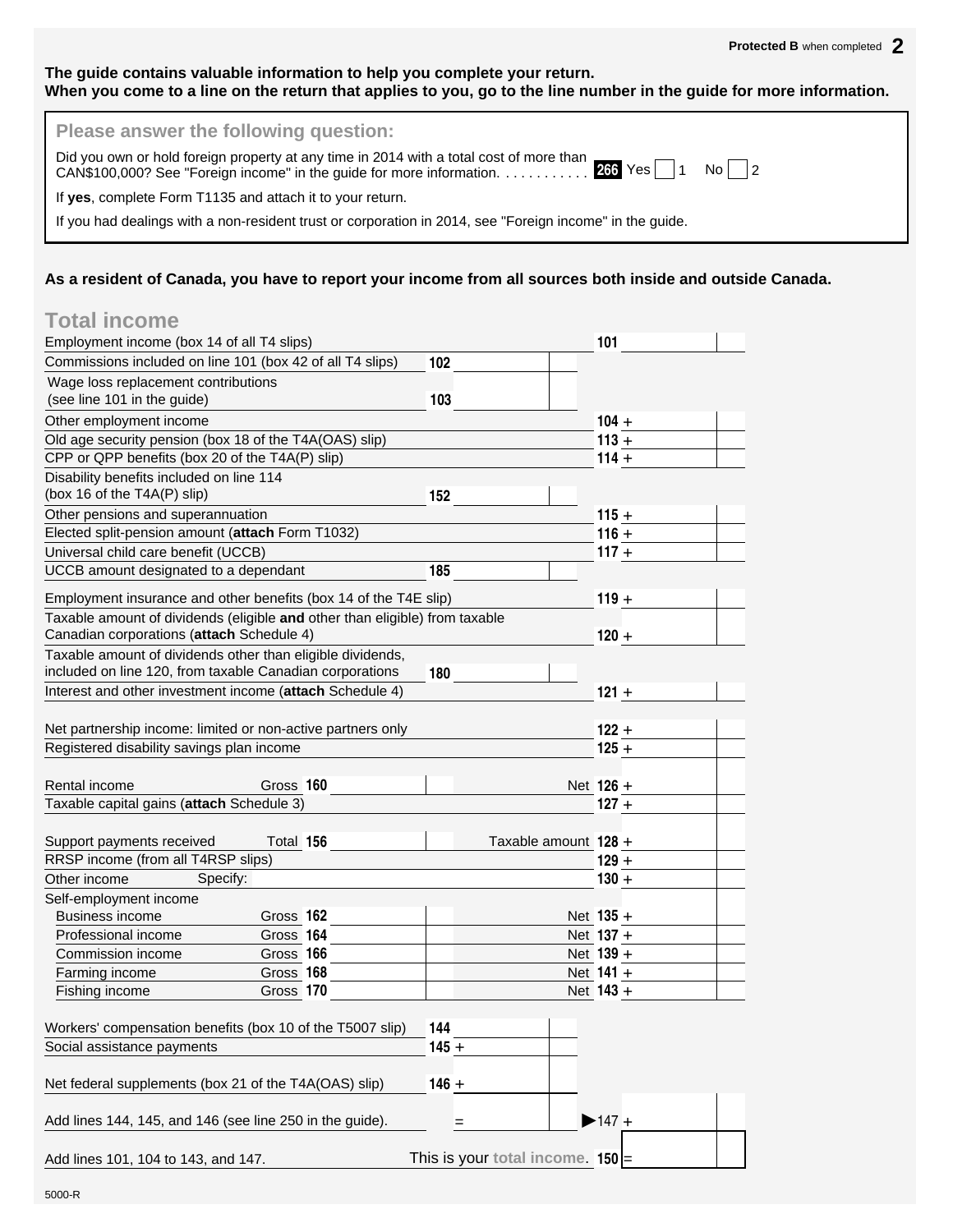

## **Net income**

| Enter your <b>total income</b> from line 150.                                                                                                                     |         |                                  | 150  |  |
|-------------------------------------------------------------------------------------------------------------------------------------------------------------------|---------|----------------------------------|------|--|
| Pension adjustment<br>(box 52 of all T4 slips and box 034 of all T4A slips)<br>206                                                                                |         |                                  |      |  |
| Registered pension plan deduction (box 20 of all T4 slips and box 032 of all T4A slips)                                                                           | 207     |                                  |      |  |
| RRSP/pooled registered pension plan (PRPP) deduction<br>(see Schedule 7, and attach receipts)                                                                     | $208 +$ |                                  |      |  |
| PRPP employer contributions                                                                                                                                       |         |                                  |      |  |
| 205<br>(amount from your PRPP contribution receipts)                                                                                                              |         |                                  |      |  |
| Deduction for elected split-pension amount (attach Form T1032)                                                                                                    | $210 +$ |                                  |      |  |
| Annual union, professional, or like dues (box 44 of all T4 slips, and receipts)                                                                                   | $212 +$ |                                  |      |  |
| Universal child care benefit repayment (box 12 of all RC62 slips)                                                                                                 | $213 +$ |                                  |      |  |
| Child care expenses (attach Form T778)                                                                                                                            | $214 +$ |                                  |      |  |
| Disability supports deduction                                                                                                                                     | $215 +$ |                                  |      |  |
|                                                                                                                                                                   |         |                                  |      |  |
| Gross 228<br>Allowable deduction 217 +<br><b>Business investment loss</b>                                                                                         |         |                                  |      |  |
| Moving expenses                                                                                                                                                   | $219 +$ |                                  |      |  |
|                                                                                                                                                                   |         |                                  |      |  |
| Total 230<br>Allowable deduction $220 +$<br>Support payments made                                                                                                 |         |                                  |      |  |
| Carrying charges and interest expenses (attach Schedule 4)                                                                                                        | $221 +$ |                                  |      |  |
| Deduction for CPP or QPP contributions on self-employment and other earnings                                                                                      |         |                                  |      |  |
| (attach Schedule 8 or Form RC381, whichever applies)                                                                                                              | $222 +$ |                                  |      |  |
| Exploration and development expenses (attach Form T1229)                                                                                                          | $224 +$ |                                  |      |  |
| Other employment expenses                                                                                                                                         | $229 +$ |                                  |      |  |
| Clergy residence deduction                                                                                                                                        | $231 +$ |                                  |      |  |
| Other deductions<br>Specify:                                                                                                                                      | $232 +$ |                                  |      |  |
| Add lines 207, 208, 210 to 224, 229, 231, and 232.                                                                                                                | $233 =$ |                                  |      |  |
| Line 150 minus line 233 (if negative, enter "0")<br>This is your net income before adjustments. $234 =$                                                           |         |                                  |      |  |
| Social benefits repayment (if you reported income on line 113, 119, or 146, see line 235 in the guide).<br>Use the federal worksheet to calculate your repayment. |         |                                  | 235. |  |
| Line 234 minus line 235 (if negative, enter "0")                                                                                                                  |         |                                  |      |  |
| If you have a spouse or common-law partner, see line 236 in the guide.                                                                                            |         | This is your net income. $236$ = |      |  |
| <b>Taxable income</b>                                                                                                                                             |         |                                  |      |  |
| Canadian Forces personnel and police deduction (box 43 of all T4 slips)                                                                                           | 244     |                                  |      |  |
| Employee home relocation loan deduction (box 37 of all T4 slips)                                                                                                  | $248 +$ |                                  |      |  |
| Security options deductions                                                                                                                                       | $249 +$ |                                  |      |  |
| Other payments deduction                                                                                                                                          |         |                                  |      |  |
| (if you reported income on line 147, see line 250 in the guide)                                                                                                   | $250 +$ |                                  |      |  |
| Limited partnership losses of other years                                                                                                                         | $251 +$ |                                  |      |  |
| Non-capital losses of other years                                                                                                                                 | $252 +$ |                                  |      |  |
| Net capital losses of other years                                                                                                                                 | $253 +$ |                                  |      |  |
| Capital gains deduction                                                                                                                                           | $254 +$ |                                  |      |  |
| Northern residents deductions (attach Form T2222)                                                                                                                 | $255 +$ |                                  |      |  |
| Additional deductions<br>Specify:                                                                                                                                 | $256 +$ |                                  |      |  |
| Add lines 244 to 256.                                                                                                                                             | $257 =$ |                                  |      |  |
|                                                                                                                                                                   |         |                                  |      |  |

Line 236 minus line 257 (if negative, enter "0") This is your taxable income. 260 =

**Use your taxable income to calculate your federal tax on Schedule 1 and your provincial or territorial tax on Form 428.**